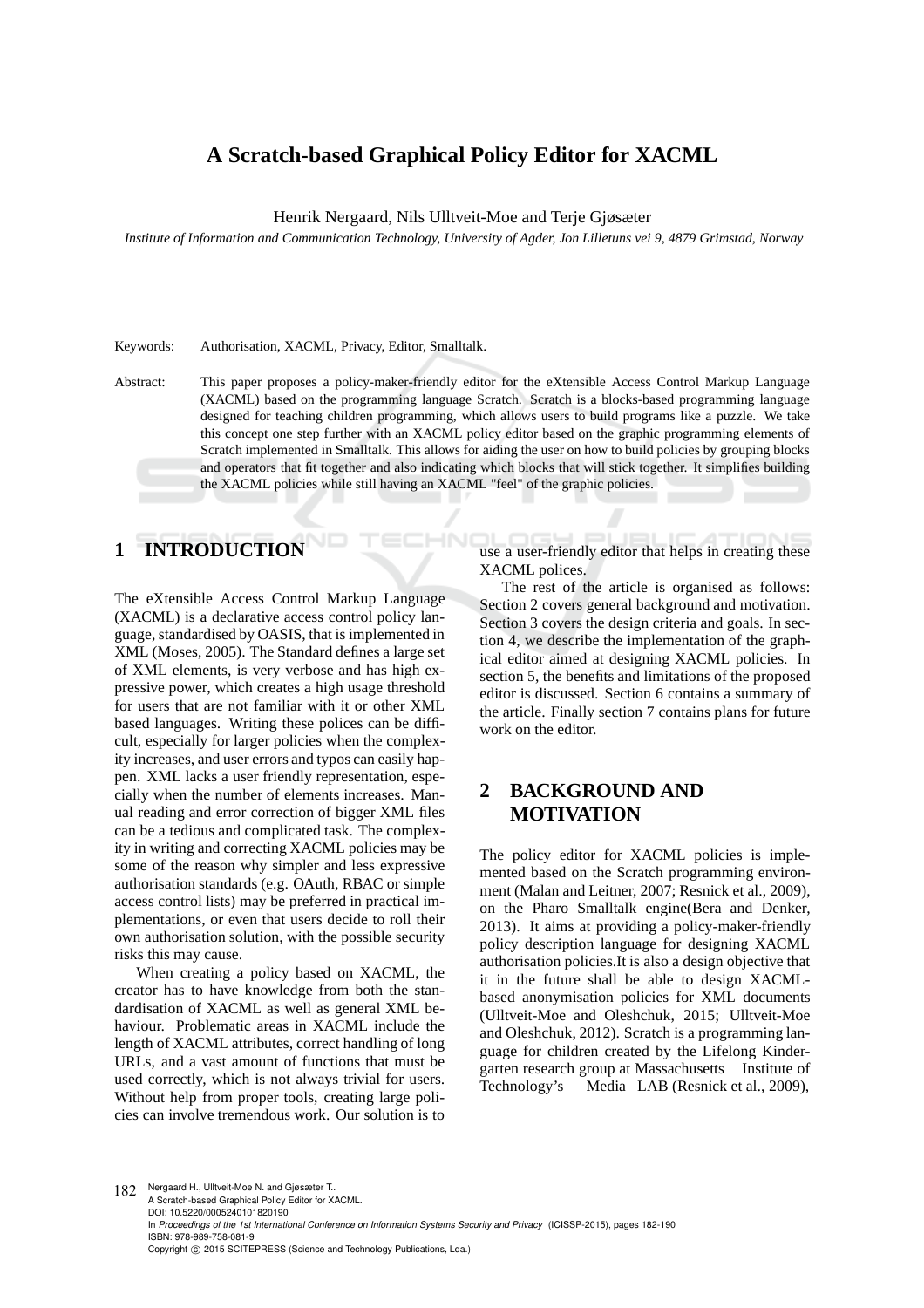```
< PolicySet xmlns ="& xacml ; policy "
  xmlns : xsi =" http :// www . w3. org /2001/ XMLSchema - instance"
  xmlns : xs =" http :// www. w3 . org /2001/ XMLSchema"
  xmlns : gml =" http :// www . opengis. net/ gml "
  xsi: schemaLocation="& xacml ; policy cs - xacml - schema - policy -01. xsd"
  PolicySetId=" MyPolicySet"
  PolicyCombiningAlgId="& xacml ; policy - combining - algorithm: deny - overrides">
   < Target />
   < Policy PolicyId=" SamplePolicy"
     RuleCombiningAlgId="& xacml ;rule - combining - algorithm: permit - overrides">
        <Target >
            < Resources >
                <Resource >
                     < ResourceMatch MatchID="& xacml ; function: string - equal">
                          < AttributeValue DataType="& xs ;# string "> SampleServer </ AttributeValue>
                          < ResourceAttributeDesignator DataType="& xs ;# string "
                            AttributeId="& xacml ; resource: resource -id " />
                     </ ResourceMatch>
                 </ Resource >
            </ Resources >
                                 ٠
        </ Target >
        <Rule RuleId =" LoginRule" Effect =" Permit ">
            < Target >
                 <Actions >
    SCIEN<sup>(Action</sup>)
                          ACTION <ActionMatch MatchID="&xacml;function:string-equal "> ATIONS
                               < AttributeValue DataType="& xs ;# string "> login </ AttributeValue>
                               < ActionAttributeDesignator DataType="& xs ;# string "
                                 AttributeId="& xacml ; action : action -id " />
                          </ ActionMatch >
                     </Action >
                 </ Actions >
            </Target >
            < Condition >
                 <Apply FunctionId="& xacml ; function: and">
                     < Apply FunctionId="& xacml ; function: time - greater - than -or - equal ">
                          <Apply FunctionId="& xacml ; function: time -one - and - only">
                               < EnvironmentAttributeDesignator DataType="& xs ;# time"
                                 AttributeId="& xacml ; environment: current - time " />
                          \langle Apply >
                          < AttributeValue DataType="& xs ;# time ">T9H </ AttributeValue>
                     </Apply >
                     < Apply FunctionId="& xacml ; function: time - less -than -or- equal ">
                          <Apply FunctionId="& xacml ; function: time -one - and - only">
                               < EnvironmentAttributeDesignator DataType="& xs ;# time"
                                 AttributeId="& xacml ; environment: current - time " />
                          </ Apply >
                          < AttributeValue DataType="& xs ;# time "> T17H </ AttributeValue>
                     \langle / Apply >\langle Apply >
            </ Condition >
        \epsilon/Rules
   </Policy >
   < Rule RuleId =" FinalRule" Effect =" Deny ">
       < Target />
   </Rule >
</ PolicySet >
```
Figure 1: Simple XACML policy generated by the policy editor.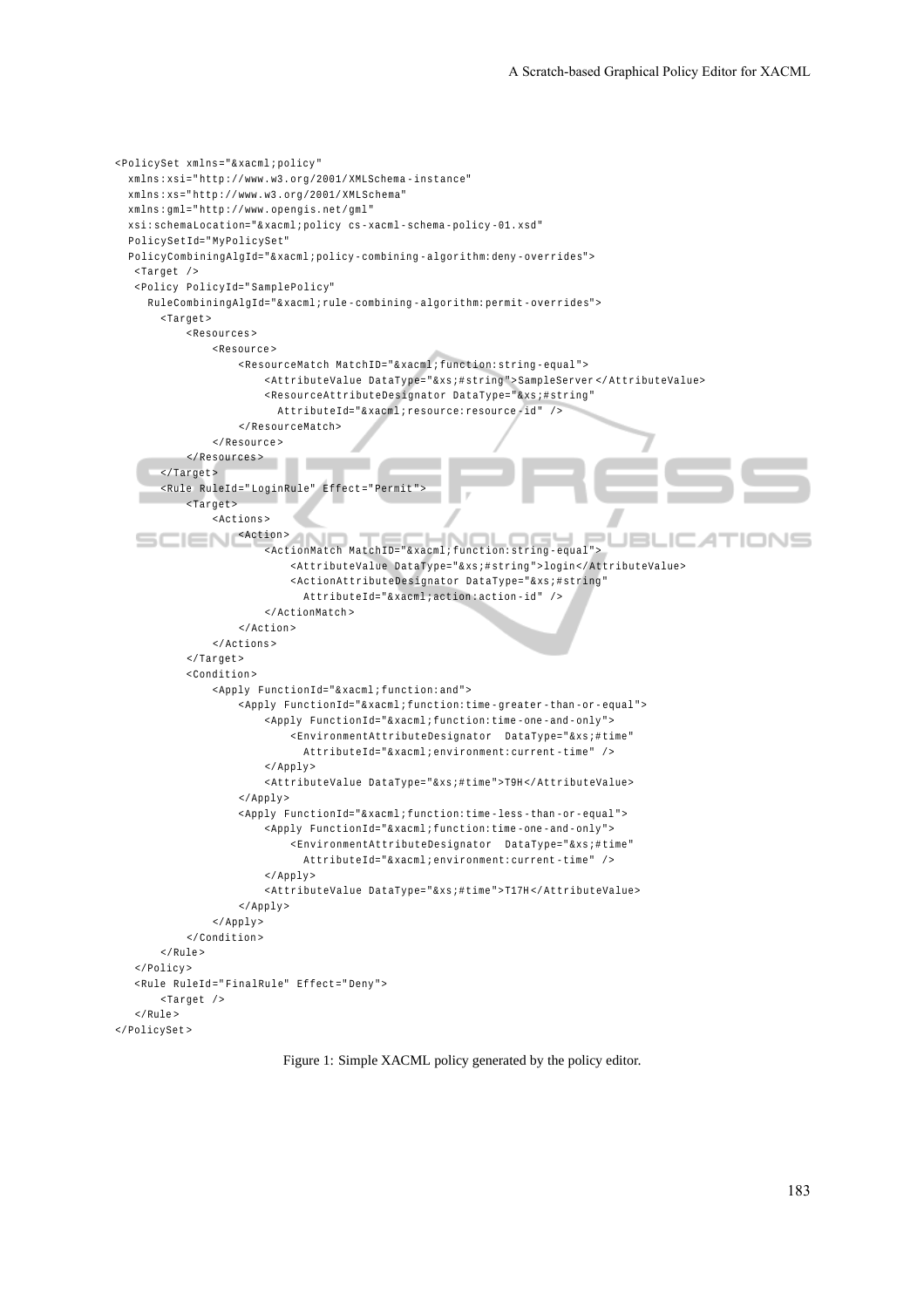| File Edit Category selector                          |                                                                          |
|------------------------------------------------------|--------------------------------------------------------------------------|
| <b>Bule</b><br>Policy                                | Blocks Y Xacmi                                                           |
| DataType<br>Target<br>Obligation<br><b>Functions</b> | deny-overrides<br>PolicySet ID MyPolicySet                               |
| Test<br>Attribute                                    | first-applicable<br>Policy ID SamplePolicy                               |
| $\bigcirc$ ==                                        | Resource                                                                 |
| Selector, context path.                              | String = SampleServer<br>Designator resource-id<br>$=$                   |
| Designator <mark>of</mark><br>Designator             | Rule ID LoginRule Effect Permit                                          |
|                                                      | Action                                                                   |
| Subject<br><b>CONTRACT</b>                           | String = login<br>Designator action-id -<br>$== \bullet$                 |
|                                                      | Apply (and                                                               |
| Resource                                             | Apply Time greater-than-or-equal -                                       |
|                                                      | Time one-and-only<br>Expression<br>Designator environment:current-time   |
|                                                      | Expression Time h: 0 m: 0 s: 0                                           |
| Action                                               |                                                                          |
|                                                      | Time less-than-or-equal-<br>Apply                                        |
| Environment                                          | Time one-and-only<br>Expression<br>Designator environment current-time - |
|                                                      | Time . h: 47 . m: 0 . s: 0<br><b>Expression</b>                          |
|                                                      | mmmr, annummum                                                           |
|                                                      | Script area                                                              |
| Block palette                                        | Alternative Production and Controlled                                    |
|                                                      |                                                                          |
|                                                      |                                                                          |

Figure 2: Simple policy using the XACML policy editor based on Scratch.

(Malan and Leitner, 2007). It is a graphical language which defines a set of programming constructs which can be put together as puzzle pieces in order to define a computer program (Malan and Leitner, 2007). The language enforces that only blocks that fit logically together according to the language syntax will stick together.

We believe that a high-level policy language editor for policy makers is needed, to avoid much of the underlying distraction and syntactic complexity of XACML. The two examples below illustrate this. Figure 1 shows all the complexity and intricacies of an XACML policy written in XML. The XACML has been simplified somewhat by denoting the XACML namespace as *&xacml;* and the XML Schema namespace as *&xs;*. This is a simple XACML policy ex $ample<sup>1</sup>$  that applies for requests to a server called *SampleServer*, with a rule that matches a login action and contains an XACML Condition stating that the Subject only is allowed to log in between 09:00 and 17:00.

Figure 2 shows the same policy implemented using our XACML policy editor. The syntactic blocks in the Scratch based XACML editor is able to hide much of the complexity involved in writing XACML statements by providing features such as:

- managing XACML identities and XML schema data types;
- automatically matching attribute designators to the context they are in and the data type they belong to;
- automatically inferring some XML elements, for example the *<Condition>* clause;
- performing run-time type checking operations, ensuring that only sensible XML elements can be put together.

Still the question remains - why write another XACML policy editor, and not reuse and extend one of the existing XACML policy editors? A basic requirement for us is that the policy editor would need to be Open Source, since we want it to be freely available and possible to adapt to a user's specific needs.

One example of an open source policy editor for XACML is the UMU-XACML editor<sup>2</sup>. This editor is made by the University of Murica in Spain. The editor is written in Java and essentially manages a DOM tree with XACML nodes, and provides a user interface with sensible default values or choices for each

<sup>&</sup>lt;sup>1</sup>The policy example was inspired by http:// www.oasisopen.org/committees/download.php/2713/Brief \_Introduction\_to\_XACML.html

<sup>2</sup>UMU-XACML-Editor: http://umu-xacmleditor. sourceforge.net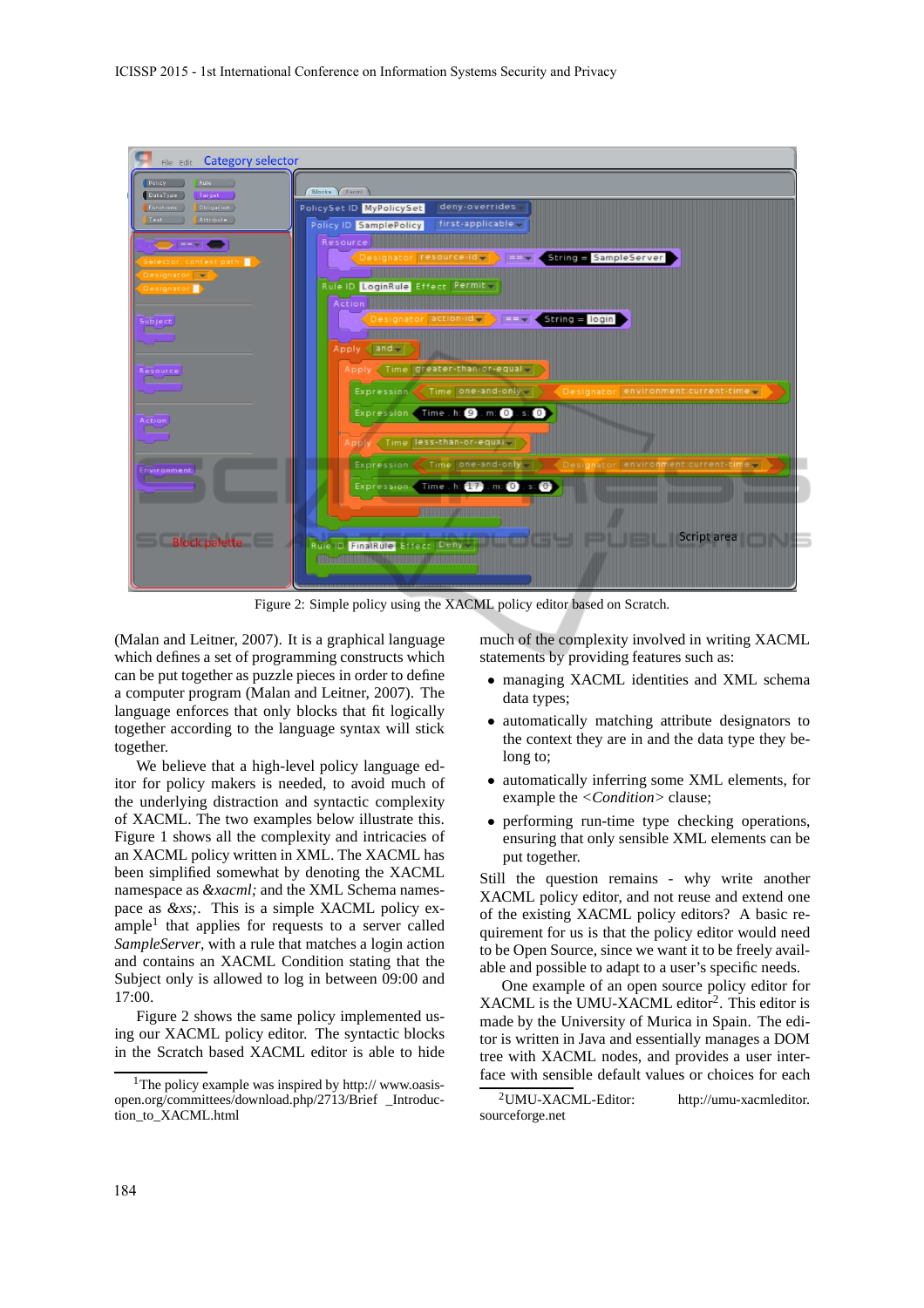type of DOM nodes in the XACML document. The editor supports folding down elements within a given policy in order to view parts of the DOM tree. The editor does not yet support unfolding everything, which makes it cumbersome to get an overview over anything but very small policies. The folding mechanism is problematic from a usability perspective, since the policy-maker does not get an overview over the entire

policy.

Another problem with this approach, is that the details of each XACML element is shown in a separate window, which means that it is not possible for a policy-maker to get an overview over how a given policy works without reading the generated XACML. Furthermore, some choices are missing, for example for choosing functions. In total, UMU-XACML does not reduce the overall complexity in writing XACML policies much. UMU-XACML will in other words aid the user in creating an XACML policy, but it has some severe usability issues that makes it undesirable as a design base for our policy editor.

The WSO2 Identity Server<sup>3</sup> is a complete identity management solution that has a web based user interface for designing XACML policies. This interface is from a structural perspective quite similar to UMU XACML, but provides web based forms for generating different policy templates (simple, basic or standard), as well as having a separate policy set editor. This approach has similar deficiencies as the UMU XACML editor since it is difficult to get an overview over the policies without reading the generated XACML. Our approach aims on the other hand at giving the policy maker all necessary information in order to understand the policy in an easily readable high-level graphic language, instead of using a program that creates a forms-based user interface for generating XACML.

Axiomatics has created a freeware policy editor that uses a simplified policy editor language called Axiomatics Language for Authorization (ALFA), which can be used to generate XACML policies (Stepien et al., 2009). This approach aims at achieving similar objectives as our project, by simplifying the policy language used to generate XACML policies. The policy editor is an Eclipse plugin that provides a language that is syntactically similar to Java or  $C#^4$ .

Others have also taken a similar approach, by defining user-friendly domain-specific languages for



Figure 3: Simple policy using UMU XACML Editor.

implementing parts of the XACML syntax. One such example is easyXACML, which has implemented an XACML editor for the *target* section of XACML and a constraints editor for non-technical users (Stepien et al., 2009; Stepien et al., 2011). This approach is in some ways similar to ALFA and Ponder2 XACML policy integration (Zhao et al., 2008), by defining domain-specific high-level authorisation policy languages. We believe our solution achieves much of the same objective by providing a rich and simple graphical programming environment based on Scratch, which is well known for being easy to use.

Another simplified authorisation language is Ponder2, developed at Imperial College, London which is a general purpose authorisation environment for embedded devices (Twidle et al., 2009). The policies are written in a high-level language called PonderTalk, which is based on Smalltalk. Ponder2 is a powerful environment, but it lacks a high-level graphical language that can aid policy-makers on how to put together policies. PonderTalk therefore has a higher starting threshold for writing policies than our solution, since it requires the policy-makers to learn a subset of Smalltalk as well as how to write the policies in PonderTalk. Another disadvantage is that Ponder2 cannot generate XACML policies, which is required by our use cases (Ulltveit-Moe and Oleshchuk, 2015).

Our solution could in principle be extended to achieve the same benefits as PonderTalk, by supporting a message passing interface (Twidle et al., 2009), since our solution also is based on Smalltalk. This is another observation that went in favour of using Scratch as design base. However adding a message passing interface like this would mean evolving away from the core XACML standard.

<sup>3</sup>WSO2 Identity Server: https://docs.wso2.com/ display/IS450/Creating+an+XACML+ Policy.

<sup>4</sup>Axiomatics Language for Authorization (ALFA) http://www.axiomatics.com/axiomatics-alfa-plugin-foreclipse.html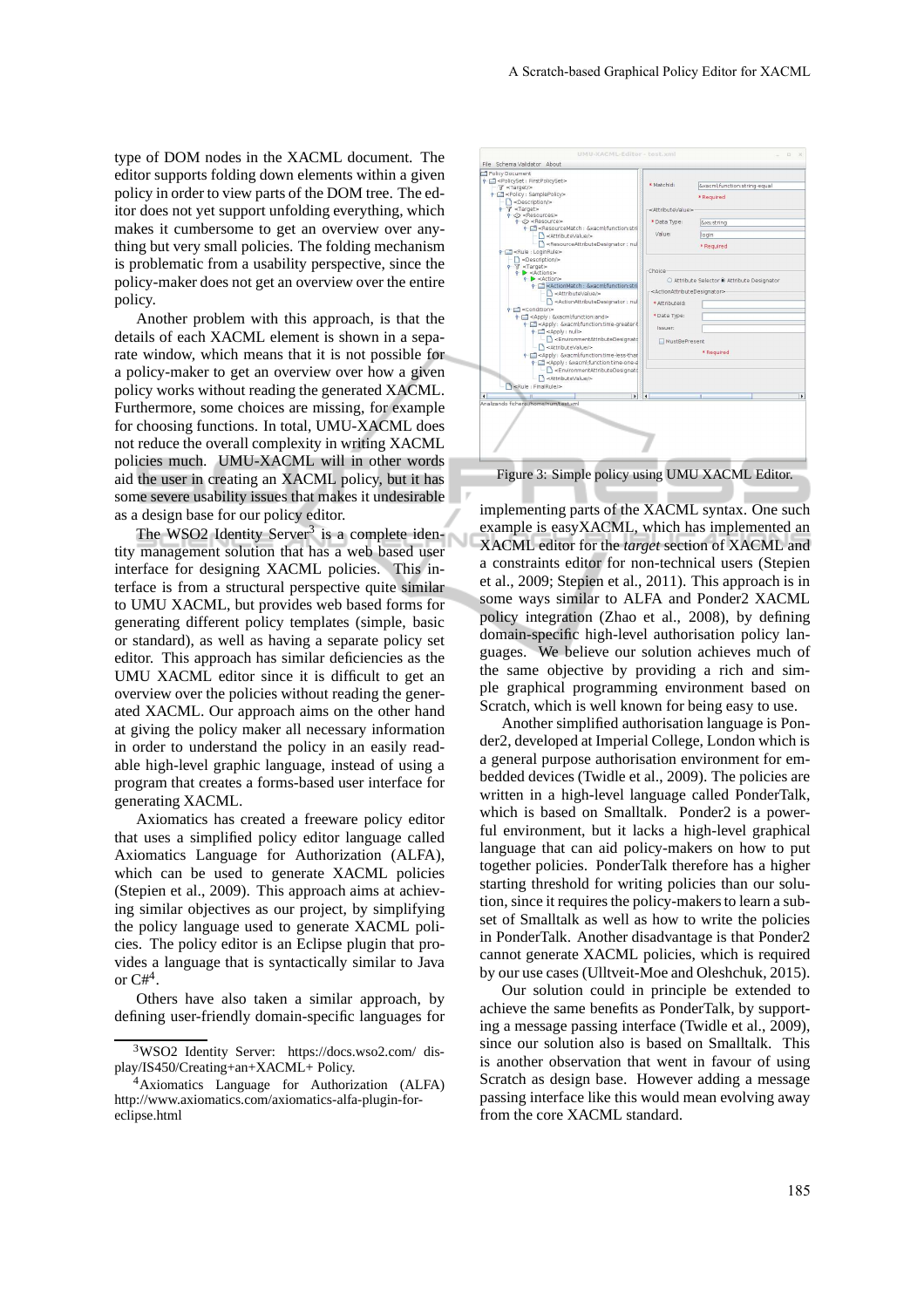A major requirement of the policy editor, in addition to writing general XACML policies, is being able to support writing anonymisation policies for XML documents (Ulltveit-Moe and Oleshchuk, 2015). This means that Ponder2 is not a suitable design base for us.

This overview over different XACML editors shows that there is a need for a good XACML editor that is able to provide a simplified policy development language for policy-makers. All existing environments have their disadvantages with respect to usability and other issues; many DOM-tree-based XML editors require you to edit sub-tree-objects by "zooming in"; clicking on them to open them up and show the details, without allowing the user to see the big picture with all details at the same time. Our solution avoids this problem by providing all information available for the user in the simplified graphical language, so that there is no need to zoom in or out of the policy.

There are many language workbenches and tools for creating editors - both textual and graphical, but from a usability perspective even text editors with language assistance, are too unstructured for XML in general and in particular for such a highly structured language as XACML. On the other hand, creating a diagram-like graphical syntax for XACML using graphical editor tool-kits like GMF<sup>5</sup> would be an option, but diagrams tend to take a lot of space and it is easy to lose the overview in a similar way as with DOM-tree-based editors.

But why choose Scratch of all things - a programming language designed for children? We wanted a highly structured design that was radically different from existing Java/Eclipse based editors.

Other possible design bases exist, for example MIT App Inventor for Android. This is a similar block programming language based on Scratch which can be used for designing mobile apps (Roy, 2012). App Inventor was considered being too tied to the underlying Android operating system and was therefore rejected.

There are also other blocks based programming languages, for example UML (Fowler, 2004), Ladder (Hammond and Davis, 2005) or Lego Mindstorm (Ferrari et al., 2003). However Scratch is considered one of the early models of such languages with the necessary functionality which is open source and was therefore chosen. We did not base the editor on Scratch 2.0, to avoid dependencies to Flash, and ended up using a version of Scratch 1.3 ported to the

Pharo Smalltalk engine called Phratch<sup>6</sup>. The Pharo Smalltalk environment<sup>7</sup> was chosen instead of Squeak to get a more modern look and feel on the development environment than the venerable Smalltalk-80 user interface.

## **3 EDITOR DESIGN**

The underlying idea is to use the same approach as Scratch has done with its environment, but using the blocks to express XACML elements. The pure XACML can then be hidden behind the scenes and a simplified representation can be used to create and express policies. Simplifications are done by using blocks for elements and their arguments for the attributes, the policies are then built up by placing and stacking blocks onto each other forming a functional policy. Using this representation of graphical blocks and arguments enables a type-what-you-need based design, letting the user focus on the important policy logic and not the XACML XML syntax. Another useful feature with using graphical elements is that the possibility for user error due to misspellings and syntax errors is reduced. The arguments and blocks can have constraints in them enabling only blocks that are applicable can fit.

The main goal for the editor is to generate correct XACML according to the XACML 2.0 Standard (Moses, 2005). Support for generating XACML 3.0 is left as future work. This implies also that the editor should be able to express the whole or at least the most frequently used parts of the standard.

## **4 AN EDITOR FOR XACML - IMPLEMENTATION**

The editor implementation is based on Phratch, an editor for graphical programming based on Scratch (Malan and Leitner, 2007; Resnick et al., 2009). Phratch uses the Pharo 3.0 environment (Bera and Denker, 2013), which is portable across most common operating systems. An advantage by using Smalltalk, is that this is an agile development environment suitable for rapid prototyping. This means that we quickly can test out ideas and modify the functionality if it does not work out as well as expected. Implementing the editor was done by building upon a subset of Phratch. The visualisation for the blocks and the arguments is the same for the editor as it is

<sup>5</sup>Graphical Modelling Framework, http://www. eclipse.org/modeling/gmp/

<sup>6</sup>Phratch: http://www.phratch.com/

<sup>7</sup>Pharo: http://pharo.org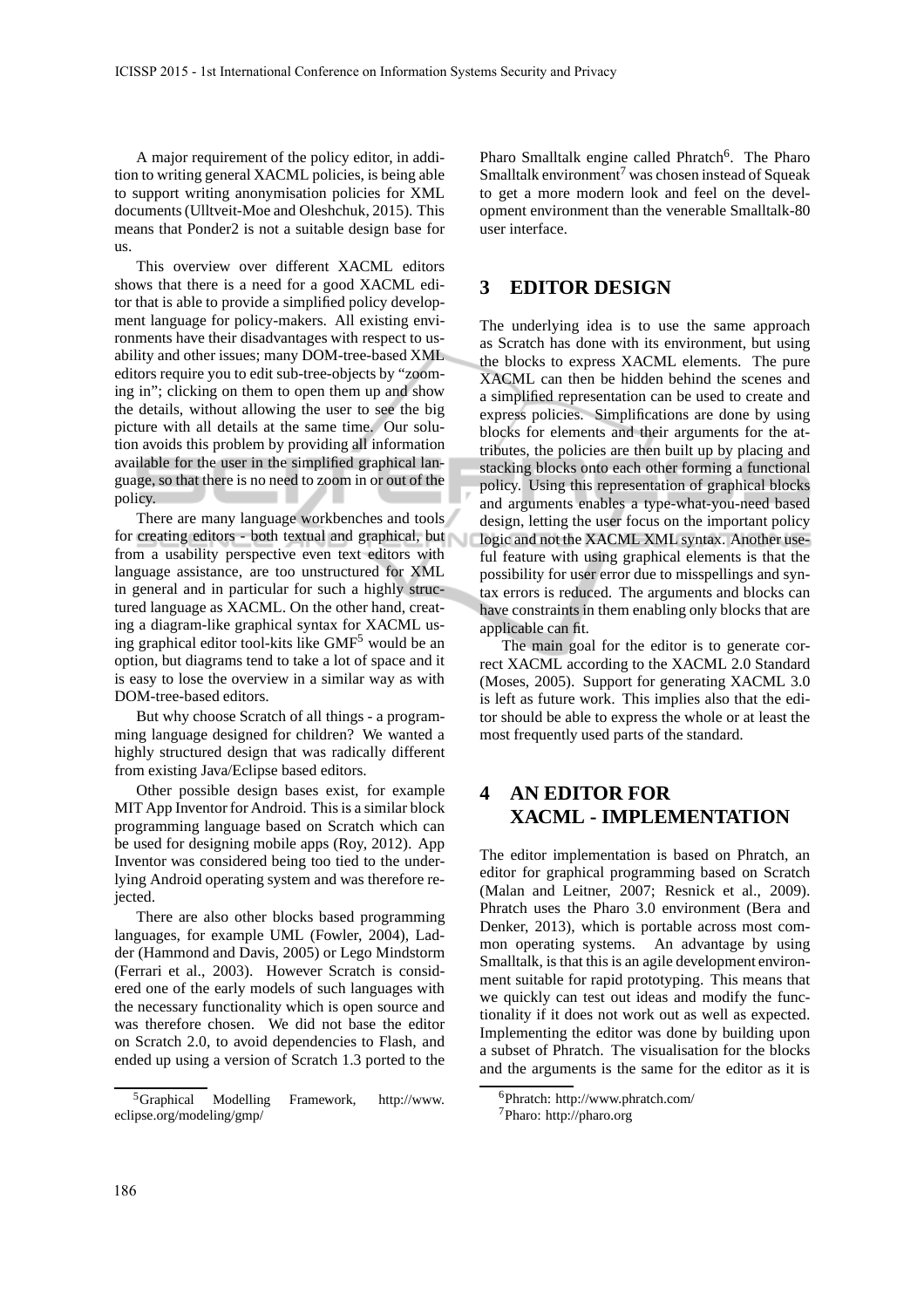

Figure 4: Block placement indicator.

from Phratch since they represent a similar top down structure as the original XACML would have with its nested elements.

## **4.1 User Interface**

The user interface consist of three parts; a category selector, a block palette, and a script area, as illustrated in Figure 2. The category selector enables the differentiation of blocks into categories to group related blocks. Under the category selector is the blueprint for the different blocks. It contains a block palette that shows the available blocks for the selected category. Each category has a base colour that their respective blocks uses, if not specified otherwise. Blocks shown in the palette can be dragged onto the script area and used in the policy.

When placing a new block onto an existing policy in the script area, the editor will indicate if that block can fit where the user wants it to be. Figure 4 shows what the indication looks like in the editor. If the block could not be placed in the slot due to the rules and constraints given, then no indication for it would be given, and it would be rejected from being placed there.

### **4.2 Blocks**

There are four different base type of blocks implemented into the editor, Figure 5 illustrates their shapes. The first two blocks *Container*, and *Element* are the ones placed directly onto the script area, puzzling them together into a policy. These blocks represent the XACML elements.

The *Input* types are used to represent XACML attributes and are placed into other blocks colourmarked for that attribute type. The *Input string* block is used for long strings that cannot simply be hidden away in the background, for example XPath expressions.

Each block contains a text describing the specific element and can also contain an arbitrary number of arguments, giving the possibility to present both simple and advanced elements with their attributes from the XACML specification.



Figure 6: Arguments.

#### **4.3 Arguments**

The Arguments used in the editor are illustrated in Figure 6, placed inside an element block, these specify the attributes for the block.

The complex argument with a hexagonal shape, is a place holder for an input block. It is used when more than just one piece of information is needed to be passed along to the main block. Going back to the example from Figure 2, the black input block with the text "String =[ ]" not only returns the string written by the user, but also the data type and its XACML URI representation back to the owner block. The arguments that take a written string can also have the input string block placed into them.

Number arguments are used when the user input is constrained to only integer or floating point numbers.

List arguments act as drop-down boxes for selecting defined items, and can either be a single list or have a multi tiered selection of items.

Arguments can constrain the input blocks or text allowed to be placed into them, for example string and numerical arguments can have constraints in the form of regular expression or a specific interval for numerical values.

To better indicate the allowed *Input* blocks in complex types and where input string blocks should be placed, they are given the same kind of colour as a visual indication. The constraint rules for complex arguments makes it impossible to place the wrong input block into them, reducing user error significantly.

## **4.4 XACML Text Generation**

The XML presentation of XACML is generated on demand when the user wants to export the graphical policy into XACML or preview it using the XACML pane in the editor. Generating the XML starts at the outer topmost block, and recursively calls the continuing blocks in the stack. When all the XML is generated, it runs through a formatting method to enhance the visual appearance.

Each block from the palette has its own unique method for generating its corresponding XML, together with extra behaviour dictated by the shape of the block. An example of this extra behaviour is in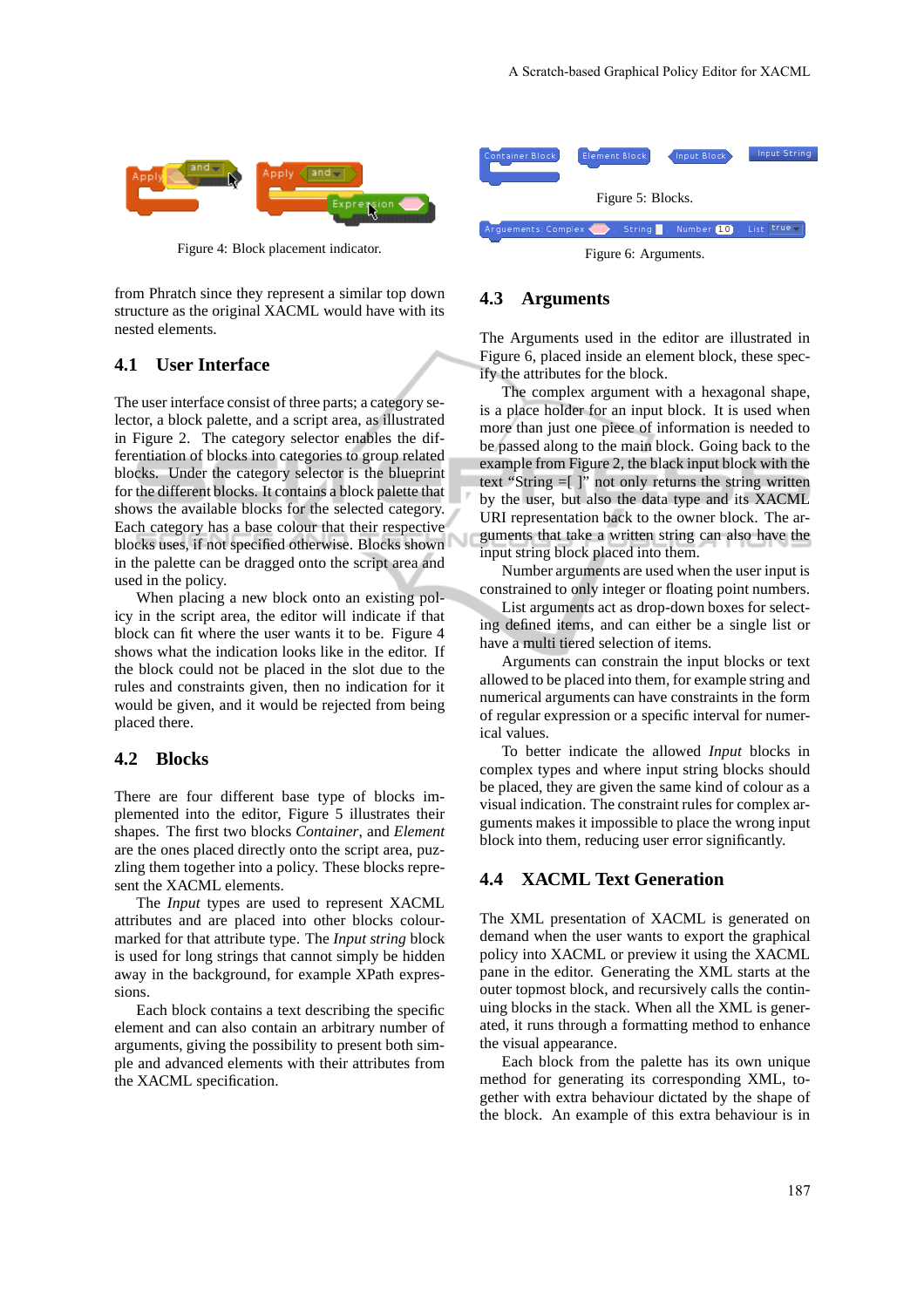the *container* block which appends the inner blocks, and adds any additional needed elements. This enables the editor to hide elements that do not have any unique attributes, for example the *target* or *condition* elements. Figure 7 shows an example *rule* with an *action* inside it. The generated output is shown in Figure 8, and here the *target* and *actions* elements encapsulates the *action* element. Since these do not contribute to anything but verbosity, the editor adds them automatically when needed. These improvements allow

takes approximately 26ms, still a relative fast generation time. The second test performed with the hello world example is by nesting the next "hello world" into the "FinaleRule" container block from the previous one. This shows how the generation is over larger inner nesting of blocks, and from Figure 10 it can be seen that the generation has similar generation speed as when blocks are stacked.



Figure 8: Generated XACML from Figure 7.

## **5 DISCUSSION**

Our approach has the advantage over existing XACML tools by focusing on the meaning and attributes of the policy, and not the XML syntax of XACML.

Generating XACML from a created policy by the editor is quite fast. Using the policy from Figure 2, tests are done by duplicating this policy and stacking these together simulating a larger policy. The first test illustrates the blocks stacked onto the bottom of the policy under the last rule block. The generation speed for this stacking by up to 10 consecutive times is shown in Figure 9. The time it takes to generate the policy from the "hello world" example is on average 3ms, while stacking 10 of these the generation

The editor now has 80% of elements from XACML 2.0 implemented as blocks. The last 20% are elements used for referring to other policies, version definition and elements used when using selfmade policy-combining algorithms. The objective is to implement full support for XACML in the future, however the policy editor is already usable for several simple policies, since the unimplemented elements

are less frequently used.

The complex arguments and list arguments ensures that a wrong input cannot be added to them, specific types of number and string literals have constraints that ensures that only a valid input can be typed. The stacking and nesting of blocks does however not yet have all the constraints needed to cover all possibilities. This means that it still may be possible for users not knowing the rules for XACML elements to put together non-functional policies. It is probably not possible to avoid all fault scenarios, however improving the constraints handling is ongoing work where improvements can be added when com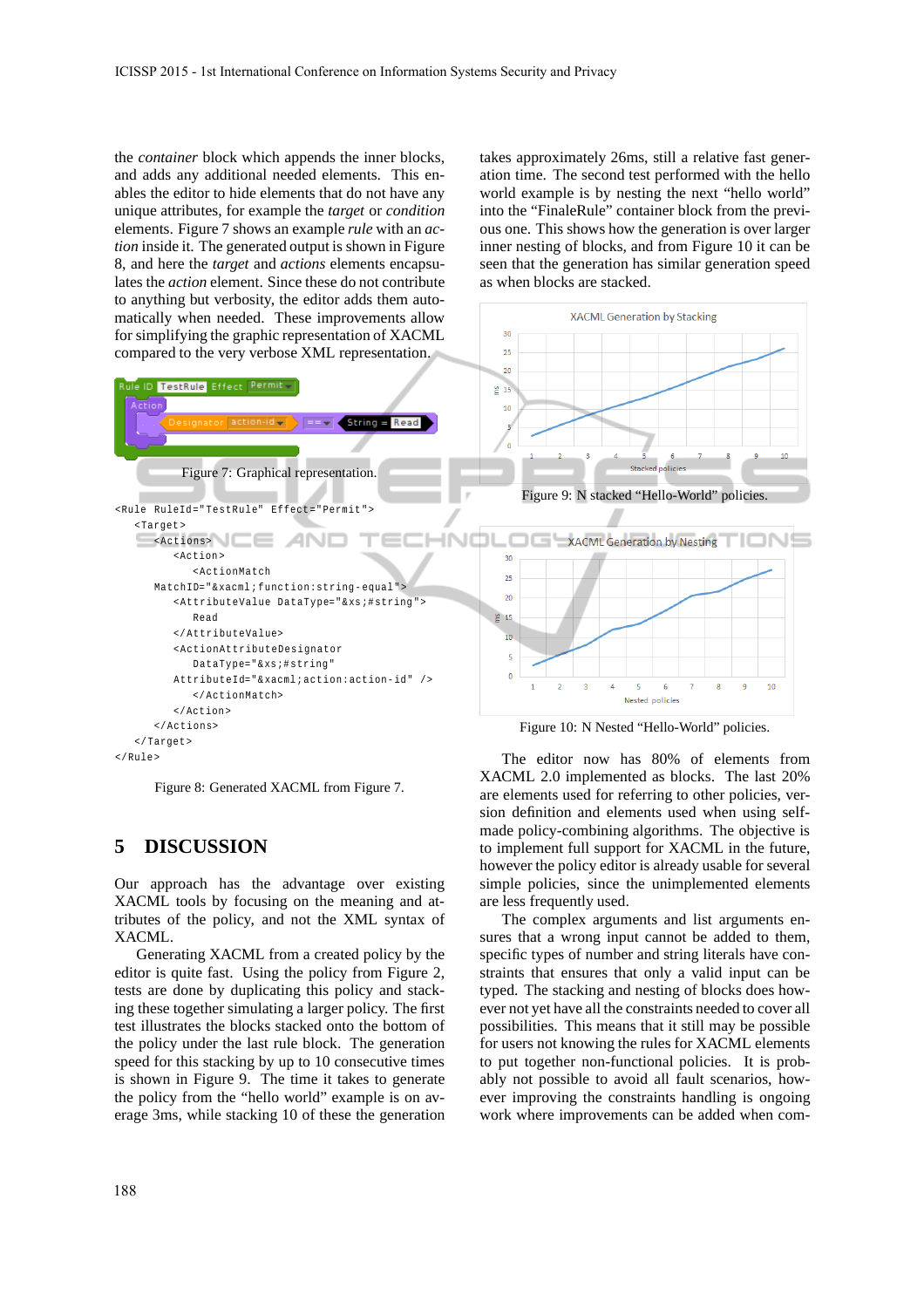mon fault scenarios are being detected and mitigated.

Our approach simplifies several XACML concepts significantly, as we have described earlier, which means that overall it should be much easier for policy-makers to write XACML policies than writing such policies using existing tools. User-testing experiments proving that the usability is significantly improved is however left as future work.

In this paper, we let the qualitative arguments for increased usability, based on the heritage from Scratch, speak for themselves.

## **6 SUMMARY**

We have implemented and tested an editor capable of generating XACML 2.0 from a graphical blocksbased representation. this enables the user to focus on the important details and logic of the policy and not on the complex syntax of XACML and XML. It allows policy makers to focus on creating the correct policies, and does not require a significant amount of programming experience to be used. Policies created by the editor are represented in a simplified policy language that is quite close to XACML, and that can be exported to XACML code. The editor uses colour identification and feedback to show the user correct placement of elements into the policy. This reduces the learning curve for implementing XACML policies significantly compared to existing XACML editors, while still keeping core parts of the XACML structure and syntactic elements. Providing a simplified syntax based on Scratch both improves the maintainability and makes it easier to support an agile policy development strategy under dynamically changing environments.

## **7 FUTURE WORK**

Investigating the usability with regards to familiar and non familiar users of XACML is something we would like to do in the future. Users who can write XACML could test the editor by creating large complex policies, and non-technical users creating smaller, simpler policies. The criteria for such a study should include evaluating the time used versus size and complexity of the policy, syntax errors, and logical errors.

Implementing modularisation, and support for multiple active policies in the editor is left for future work.This modularisation will allow the user to break the policies into smaller parts, with clearer intent. these parts can then be reused for the same or other policies as well. Another step beyond modules is to provide the possibility to define and create custom elements and attributes graphical in the editor that then can be used for policies, using the extendible parts supported by XACML.

XACML3.0 support is also left as future work, however we have considered the XACML 3.0 syntax when doing some of the simplifications in the graphic language. Some more work is left on covering the last portion of elements and attributes from the XACML 2.0 standard.

Another advantage by using Phratch as design base, is that this may allow for mixing existing Phratch functionality into the XACML policy generation language in order to define policy templates that can instantiate variations of similar policies easily. This will allow for programmatic generation of authorisation policies, which makes it easier to generate and maintain large and complex authorisation or anonymisation policies. This feature is planned implemented in a future version.

Another possible future improvement, is implementing support for location-based XACML policies based on GeoXACML (Matheus and Herrmann, 2008). This could make it possible to integrate map data, for example from Google maps, into the policy editor, which would allow for defining geographical authorisation constraints on the policies. Further elaboration of such a scenario may be supporting locationbased dynamic access control policies for moving objects. This may be useful for designing access control policies for vehicles, boats or other objects moving in a 2D plane, which could be simulated using existing functionality in Scratch. Support for expressing the RBAC profile of XACML (Anderson, 2005), is another possibility for extending the policy editor, for example based on the work in (Ulltveit-Moe and Oleshchuk, 2013; Ulltveit-Moe and Oleshchuk, ; Bonatti et al., 2013).

## **ACKNOWLEDGEMENTS**

This project was sponsored as a summer internship at the University of Agder. The project has also been sponsored by the FP7 EU projects:

PRECYSE - Protection, prevention and reaction to cyberattacks to critical infrastructures, contract number FP7-SEC-2012-1-285181 (http://www.precyse.eu);

SEMIAH - Scalable Energy Management Infrastructure for Aggregation of Households, contract number ICT-2013.6.1-619560 (http://semiah.eu).